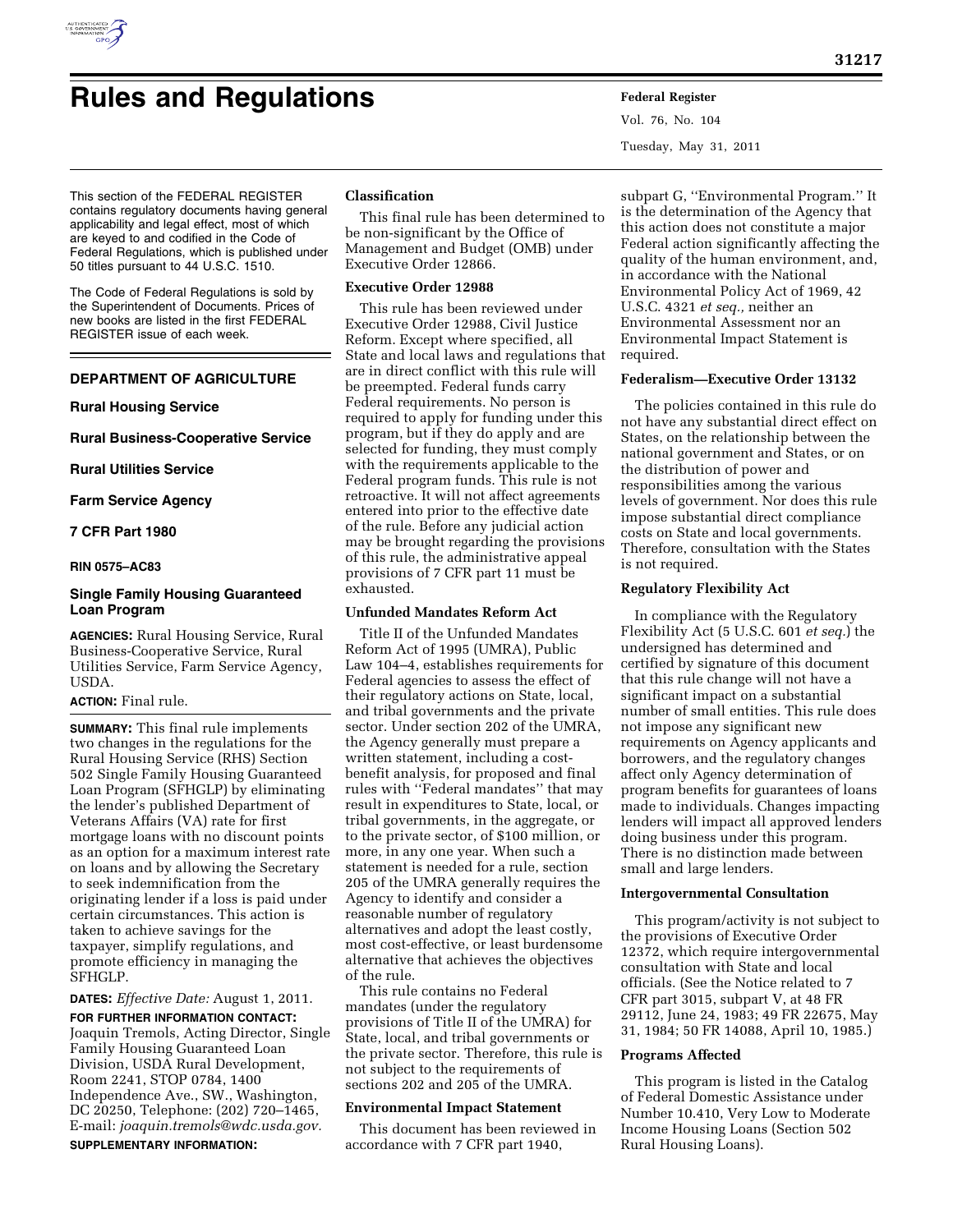## **Paperwork Reduction Act**

The information collection and record keeping requirements contained in this regulation have been approved by OMB in accordance with the Paperwork Reduction Act of 1995 (44 U.S.C. 3501 *et seq.*). The assigned OMB control number is 0575–0078.

## **E-Government Act Compliance**

The Rural Housing Service is committed to complying with the E-Government Act, to promote the use of the Internet and other information technologies to provide increased opportunities for citizen access to Government information and services, and for other purposes.

## **Non-Discrimination Statement**

The U.S. Department of Agriculture (USDA) prohibits discrimination in all its programs and activities on the basis of race, color, national origin, age, disability, and where applicable, sex, marital status, familial status, parental status, religion, sexual orientation, genetic information, political beliefs, reprisal, or because all or part of an individual's income is derived from any public assistance program. (Not all prohibited bases apply to all programs.) Persons with disabilities who require alternative means for communication of program information (Braille, large print, audiotape, etc.) should contact USDA's TARGET Center at (202) 720– 2600 (voice and TDD). To file a complaint of discrimination, write to USDA, Director, Office of Civil Rights, 1400 Independence Avenue, SW., Washington, DC 20250–9410, or call (800) 795–3272 (voice) or (202) 720– 6382 (TDD). USDA is an equal opportunity provider, employer, and lender.

#### **Background**

In the spring of 2009, the Inspector General completed an audit of the controls over lending activities in the SFHGLP. The audit evaluated the systems and processes to ensure that lenders (1) submit accurate and legitimate borrower eligibility data and (2) set interest rates on loans within Agency guidelines. The audit report made a number of recommendations for what the SFHGLP can do to streamline operations, prevent fraud, and improve efficiency in its mission. As a result of the audit a proposed rule was published in the **Federal Register** on May 19, 2010 (75 FR 27949).

Under the existing SFHGLP regulation, lenders may set an interest rate for a loan that does not exceed the higher of the Lender's published rate for VA first mortgage loans with no

discount points or the current Federal National Mortgage Association (Fannie Mae) rate as defined in 7 CFR 1980.302(a), currently defined as the current Fannie Mae posted yield for 90 day delivery (Actual/Actual), plus sixtenths of 1 percent for 30-year fixed rate conventional loans, rounded up to the nearest one-quarter of 1 percent. The first change made by this final rule eliminates the lender's published VA rate for first mortgage loans with no discount points as an option for a maximum interest rate on loans. The effect of this action is to create a more uniform, simpler standard for interest rates under the SFHGLP, whereby lenders will always use the current Fannie Mae rate as the rate ceiling. The Fannie Mae rate is the interest rate guidance most widely utilized by approved lenders. It is also the most accessible to lenders and the Agency when documenting loan files to ensure affordable interest rates are extended to SFHGLP borrowers.

The second change made by this final rule relates to the rights of the Secretary when the Secretary has to pay a claim under the guarantee for the loan and the original lender did not originate the loan in accordance with the program requirements. This change allows the Secretary in certain circumstances to seek indemnification from the originating lender for the Secretary's loss. This change promises to save taxpayer money and incentivize due care on the part of lenders by allowing the Government to recoup the funds it pays out in the event of a claim under the guarantee where the original lender did not comply with SFHGLP requirements.

# *Discussion of Public Comments Received on the May 19, 2010 Proposed Rule*

The Agency received comments from three different sources in response to the Proposed Rule. These comments came from advocacy groups and a community bank.

One commenter submitted a comment on the Single Family Housing Direct Loan Program and expressed general concern about the affordability of housing for low-income families. The Agency acknowledges this comment and notes that the changes being adopted will affect only the Guaranteed Loan Program.

One commenter agreed with the Agency that the Fannie Mae published rate is used by a much broader base of investors than the VA index and stated that the rule change creating a uniform standard will cause only minimal disruptions in business while lenders

implement the new policy. This commenter requested that the final rule provide at least a 60-day implementation period to allow lenders to make necessary system changes. The Agency notes that the effective date of the final rule is 60 days from the date of publication in the **Federal Register**.

The commenter also recommended that the Agency revise the rule to require that the Ginnie Mae index be used if the Fannie Mae index is not available. The commenter made this recommendation because the commenter is concerned about future changes to government sponsored enterprises (GSEs). The Agency is aware of the vulnerabilities surrounding the GSEs and the potential for future changes; however, the Agency believes it would be premature to name a backup index at this time. Additionally, Ginnie Mae does not publish a similar index. The Agency, therefore, has made no changes to the final rule in response to this comment.

One commenter expressed concern that the proposed indemnification policy is too broad. The commenter agreed that indemnification is appropriate in cases where a lender commits fraud, but the commenter expressed concern about a lender being required to provide indemnification due to an oversight by the lender or deception by the borrower. The Agency has revised the rule to clarify and limit the circumstances under which indemnification may be required. These changes, which address the commenter's concerns, are described in greater detail below.

Another commenter made similar comments. The commenter agreed that indemnification is appropriate in cases of lender fraud or lender negligence, but the commenter expressed concern about lenders being held liable due to unforeseen circumstances or circumstances beyond their control. This commenter recommended four specific changes to the rule.

First, the commenter stated that lender indemnification for fraud should exclude fraud committed by a third party, such as a borrower, real estate agent, or seller. The Agency does not intend to seek indemnification when fraud was committed by a third party and the lender had no knowledge of such fraud. The Agency has revised the rule to clarify that indemnification will apply ''when there was fraud or misrepresentation in connection with origination of the loan of which the originating Lender had actual knowledge at the time it became such Lender or which the originating Lender participated in or condoned.''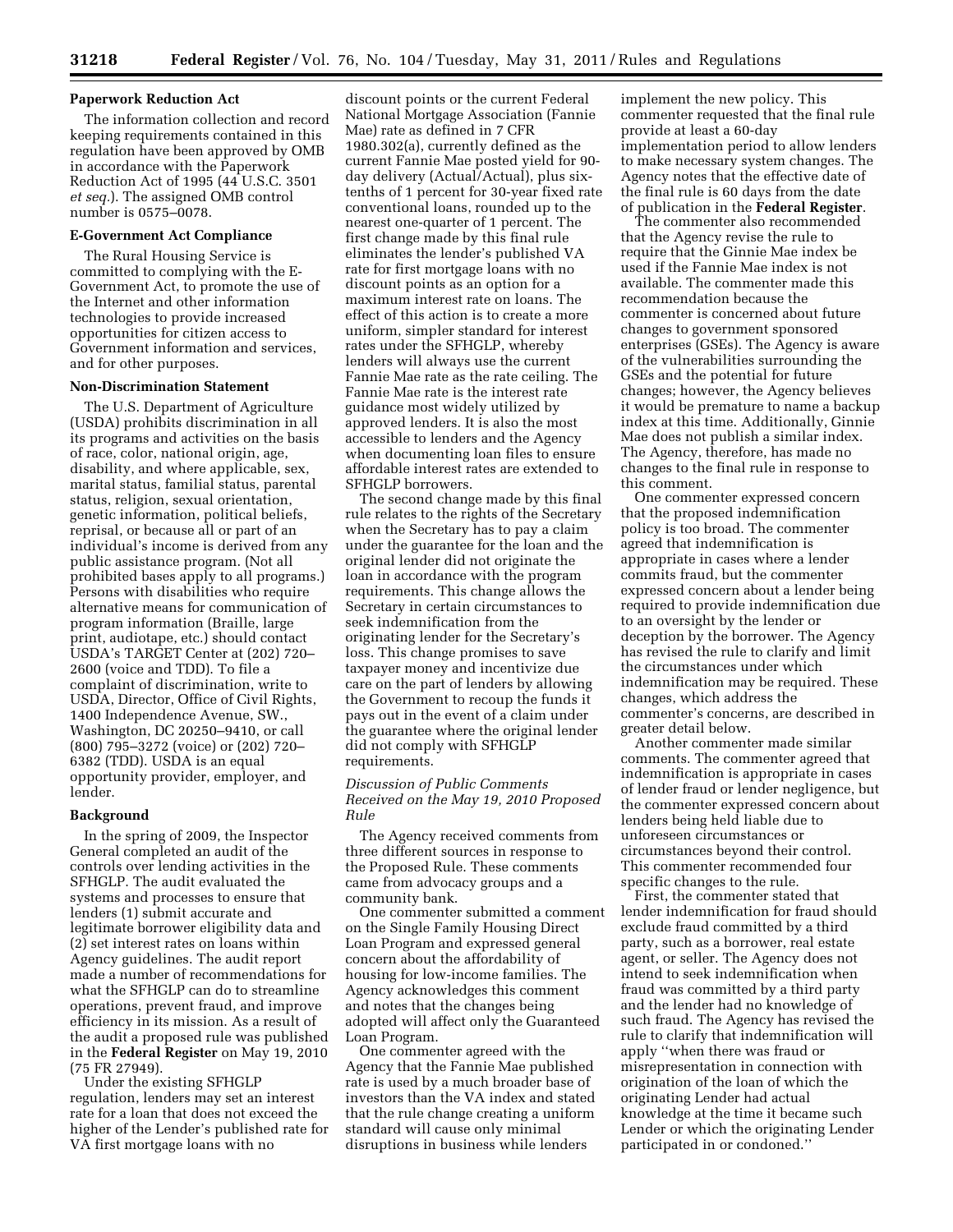Second, the commenter stated that indemnification should not be automatic in cases where the Agency pays a claim within 24 months of closing. The commenter wrote that lenders should not be subject to indemnification when borrowers default on their loans due to circumstances beyond the lender's control. The Agency disagrees with the commenter that indemnification is automatic. A prerequisite to indemnification in the proposed rule was a determination by the Agency that the Lender did not originate a loan in accordance with the requirements in 7 CFR part 1980, subpart D. Further, the Agency has revised the rule to clarify what conditions must be satisfied before the Agency can require indemnification after paying a claim within 24 months of loan closing.

Third, the commenter recommended that in order for a lender to be liable due to misrepresentation, the misrepresentation must be proven by clear and convincing evidence and the misrepresentation must have been discoverable prior to loan closing. The Agency has revised the rule to provide clarification regarding the circumstances under which indemnification may be required. If RHS pays a loss claim within 24 months of loan origination as a result of the originating lender's nonconforming action or failure to act, RHS may seek indemnification if: (1) The originating lender utilized unsupported data or omitted material information when submitting the request for a conditional commitment to RHS; (2) the originating lender failed to properly verify and analyze the applicant's income and employment history in accordance with Agency guidelines; (3) the originating lender failed to address property deficiencies identified in the appraisal or inspection report that affect the health and safety of the occupants or the structural integrity of the property; or (4) the originating lender used an appraiser that was not properly licensed or certified, as appropriate, to make residential real estate appraisals in accordance with 7 CFR 1980.334(a). In addition, RHS may seek indemnification at any time, regardless of how long ago the loan closed, if RHS determines that there was fraud or misrepresentation in connection with the origination of the loan of which the originating lender had actual knowledge at the time it became such lender or which the originating lender participated in or condoned and RHS paid a loss claim as a result of the originating lender's nonconforming action or failure to act. In this context,

misrepresentation includes negligent misrepresentation. With regard to the commenter's other suggestion, the Agency has decided not to incorporate the ''clear and convincing evidence'' standard into the rule. The Agency will seek indemnification only when an analysis of all available evidence establishes that indemnification is appropriate under the standards set forth in the rule. Lenders are protected in that a decision to require indemnification from the lender may be appealed to the USDA National Appeals Division (NAD), and the final determination of NAD shall be reviewable by any United States District Court of competent jurisdiction according to NAD regulations at 7 CFR part 11.

Fourth, the commenter requested that program violations be limited to only material program violations that adversely affect the program. The Agency agrees with the commenter that indemnification is appropriate only where the lender's violation is material. As discussed above, the Agency has revised the rule to clarify and limit the circumstances under which indemnification may be required. The Agency may seek indemnification only when RHS pays a claim under the loan note guarantee as a result of the originating Lender's nonconforming action or failure to act.

The commenter also expressed concern about whether lenders would have appeal rights. As noted above, indemnification will be treated as an adverse decision, and the lender may appeal the decision. The Agency has revised section 1980.399(a)(2) of the rule to make clear that the Lender may appeal an indemnification decision alone, without the participation of the borrower.

One commenter stated that the Agency's indemnification policy should be like the Federal Housing Administration's policy in that it should apply only to the originating lender and not to the servicer. The Agency agrees and has clarified that indemnification may only be sought from originating lenders. As noted in 7 CFR 1980.309(f), lenders are fully responsible for their own actions and the actions of those acting on their behalf, including during loan origination.

One commenter asked for clarification whether the same indemnification standards would apply to loans that are manually underwritten and loans that are submitted through the Guaranteed Underwriting System (GUS). The Agency will apply the same indemnification standards to all guaranteed loans.

# **List of Subjects in 7 CFR Part 1980**

Home improvement, Loan programs— Housing and community development, Mortgage insurance, Mortgages, Rural areas.

For the reason stated in the preamble, Chapter XVIII, Title 7 of the Code of Federal Regulations is amended as follows:

# **PART 1980—GENERAL**

■ 1. The authority citation for part 1980 continues to read as follows:

**Authority:** 5 U.S.C. 301 and 7 U.S.C. 1989. Subpart E also issued under 7 U.S.C. 1932(a).

# **Subpart D—Rural Housing Loans**

■ 2. Section 1980.308 is revised to read as follows:

# **§ 1980.308 Full faith and credit and indemnification.**

(a) *Full faith and credit.* The loan note guarantee constitutes an obligation supported by the full faith and credit of the United States and is incontestable except for fraud or misrepresentation of which the Lender has actual knowledge at the time it becomes such Lender or which the Lender participates in or condones. Misrepresentation includes negligent misrepresentation. A note which provides for the payment of interest on interest shall not be guaranteed. Any guarantee or assignment of a guarantee attached to or relating to a note which provides for the payment of interest on interest is void. Notwithstanding the prohibition of interest on interest, interest may be capitalized in connection with reamortization over the remaining term with written concurrence of RHS. The loan note guarantee will be unenforceable to the extent any loss is occasioned by violation of usury laws, negligent servicing, or failure to obtain the required security regardless of the time at which RHS acquires knowledge of the foregoing. Negligent servicing is defined as servicing that is inconsistent with this subpart and includes the failure to perform those services which a reasonably prudent lender would perform in servicing its own loan portfolio of loans that are not guaranteed. The term includes not only the concept of a failure to act, but also not acting in a timely manner or acting contrary to the manner in which a reasonably prudent lender would act up to the time of loan maturity or until a final loss is paid. Any losses occasioned will be unenforceable to the extent that loan funds are used for purposes other than those authorized in this subpart. When the lender conducts liquidation